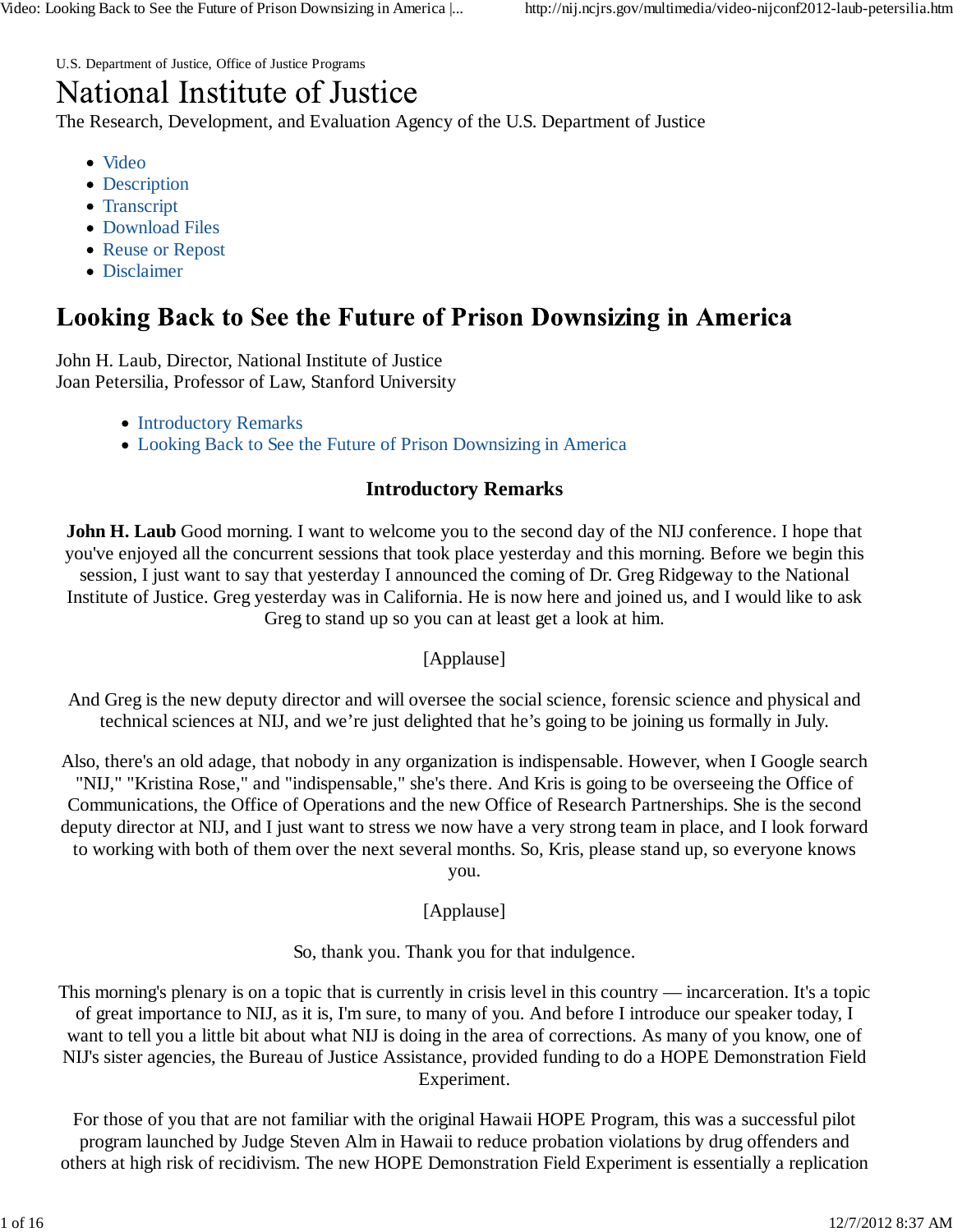of the HOPE — Hawaii HOPE Program in four mainland U.S. communities that differ in population, density and geographical location.

NIJ's role is related to the evaluation. We recently provided funding for the RTI International to evaluate the HOPE Demonstration Field Experiment. This evaluation will help us determine the impact of the HOPE program on reoffending and also identify the likely challenges and costs that a jurisdiction should expect when implementing the program.

Through the evaluation, we hope to generate evidence about the HOPE Program, provide insight into whether the HOPE Program works in communities that are different from the original Hawaii program and explain what factors contribute to the program's success or failure in various jurisdictions. Results should be available in 2015, but we will be providing updates as the research unfolds in the field.

I also want to let you know that with the MacArthur Foundation, NIJ has funded the National Research Council to create a special panel of experts looking at mass incarceration. This special panel consists of experts in criminology, law, sociology, public policy and related fields. Through this study, panel members will examine the existing scientific evidence on the causes and consequences of incarceration in the United States.

They will also examine the cost and benefits of the nation's current incarceration policies and explore whether there is evidence that alternative punishments might achieve similar public safety benefits as well as reduce both financial and social costs. At the conclusion of the study, and this is what NIJ is most interested in, the panel will produce a research agenda to address gaps in our current knowledge and address areas where policy is not currently supported by rigorous research and evidence.

As I said yesterday, one of my goals coming to NIJ was to establish NIJ as the leader in criminal justice research in the United States. And part of that is to be at the forefront of what I consider to be examining cutting-edge topics of importance to the field. That's why I'm very happy to announce that NIJ intends to fund the Stanford Criminal Justice Center to support the study, "How Justice Systems Realign in California: The Policies and Systematic Effects of Prison Downsizing."

With this funding, the Stanford Criminal Justice Center will assess the realignment outcomes in California. The Co-Principal Investigators for the study, no surprise here, will be Joan Petersilia and Robert Weisberg. This proposed award is subject to the availability of appropriated funds and any modifications or additional requirements that may be imposed by law. But we're very excited about that, Joan, and look forward to the results.

#### [Applause]

So, without further ado, I'd like to introduce Dr. Joan Petersilia. Joan is the Adelbert H. Sweet Professor of Law at Stanford Law School. She spent more than 25 years studying the performance of criminal justice agencies and has been instrumental in affecting sentencing and correction reform in California and indeed throughout the United States. She's the author of 11 books about crime and public policy, and her research on parole reform, prison reintegration and sentencing policy has fueled changes in those policies throughout the nation.

Without a doubt, Joan is a stellar scholar and a world leader in criminology and criminal justice. She's also a faculty co-director at the Stanford Criminal Justice Center, which focuses on policies related to crime control and sentencing in corrections in developing nonpartisan analyses and recommendations intending to aid public officials, legal practitioners and the public in understanding criminal justice policy at the state and national levels.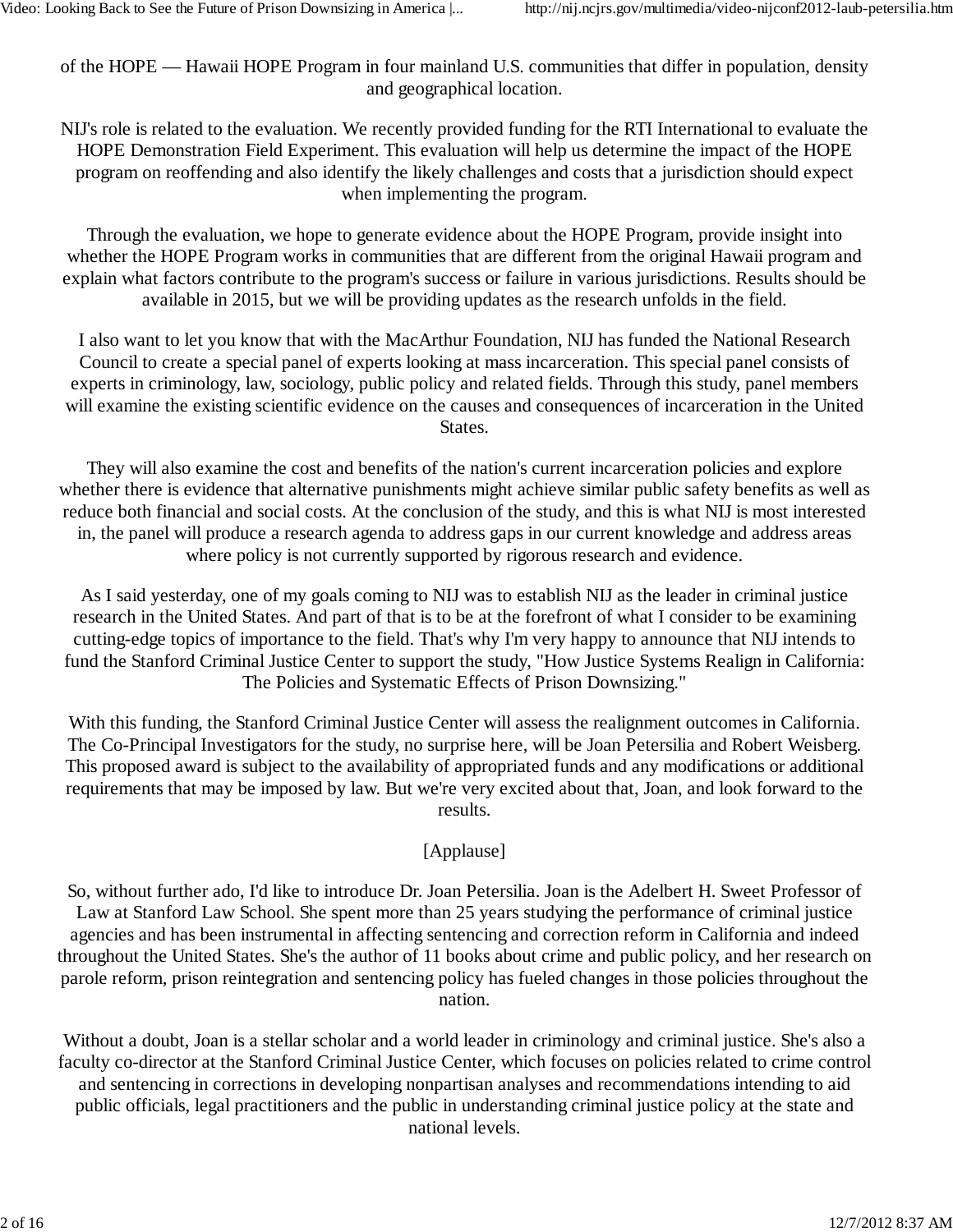Before joining the Stanford Law School faculty, Joan was Professor of Criminology, Law and Society in the School of Social Ecology at the University of California, Irvine, and Director of UCI's Center for Evidence-Based Corrections. She also previously served as a special adviser to Governor Schwarzenegger, helping to reorganize juvenile and adult corrections and working with the California state legislature to implement prison and parole reform. She recently chaired Governor Schwarzenegger's Rehabilitation Strike Team and was also co-chair of California's expert panel on offender programs.

Joan is the former director of the Criminal Justice Program at the RAND Corporation, former president of the American Society of Criminology, former co-director of the National Research Council Study on Community, Supervision and Desistance from Crime, and the former director of the National Research Council Study on Crime Victims with Developmental Disabilities.

Now, Joan is a longtime friend and colleague. In fact, the first time I presented a paper at the American Society of Criminology meeting, I was a graduate student. I believe it was Atlanta 1977. Joan was on the panel presenting groundbreaking work on criminal careers from the famous RAND study. I remember vividly the discussion on the panel was Albert J. Reese, Jr. And if you've ever encountered Al Reese, you knew what I was in for.

Al proceeded to praise Joan as somebody who actually does research and summarily dismissed me and Mike Hindelang as individuals who merely talked about research. And I was only in good company because of Mike Hindelang. Otherwise, as a graduate student, I would have been devastated for life.

Now, what impresses me most about Joan's work is that whatever topic she chooses to study, she does so in a fair and objective manner. Joan is a scientist, not an ideologue. And currently there's lots of lip service given to phrases like best practices, evidence-based decision-making. But for Joan, these are not phrases or jargon.

Joan has committed herself to doing high-quality research to get the best possible answers to shape public policies regarding justice and crime control. Unlike many in the field, Joan has emphasized translating research results into action. In fact, Joan transcends the research policy divide and offers a model to all of us as to how we could do both well. Indeed, more than anyone I know, Joan is always thinking about research in the context of policy. Her career is motivated by the application of research to reduce crime, protect victims and to promote justice. I'm delighted that Joan has accepted our invitation to serve as a keynote speaker at the NIJ conference.

Please join me in welcoming Joan Petersilia.

[Applause]

[End of video clip]

## **Looking Back to See the Future of Prison Downsizing in America**

[Applause]

**Joan Petersilia** When John invited me to speak here today and told me I could really speak about any topic, I knew I had to accept the invitation, and I knew what topic I wanted to speak about. Something has been bothering me for about the last six to nine months, and I thought this would be exactly the kind of audience to have a frank discussion about kind of what's on my mind.

The title of my talk is called "Looking Back to See the Future of Prison Downsizing in America." I chose this topic because, of course, I think prison downsizing is the most important issue we are now facing — I was here 2 years ago. That wasn't even on the topic of that conference. Now it's everywhere. I mean, in 2 years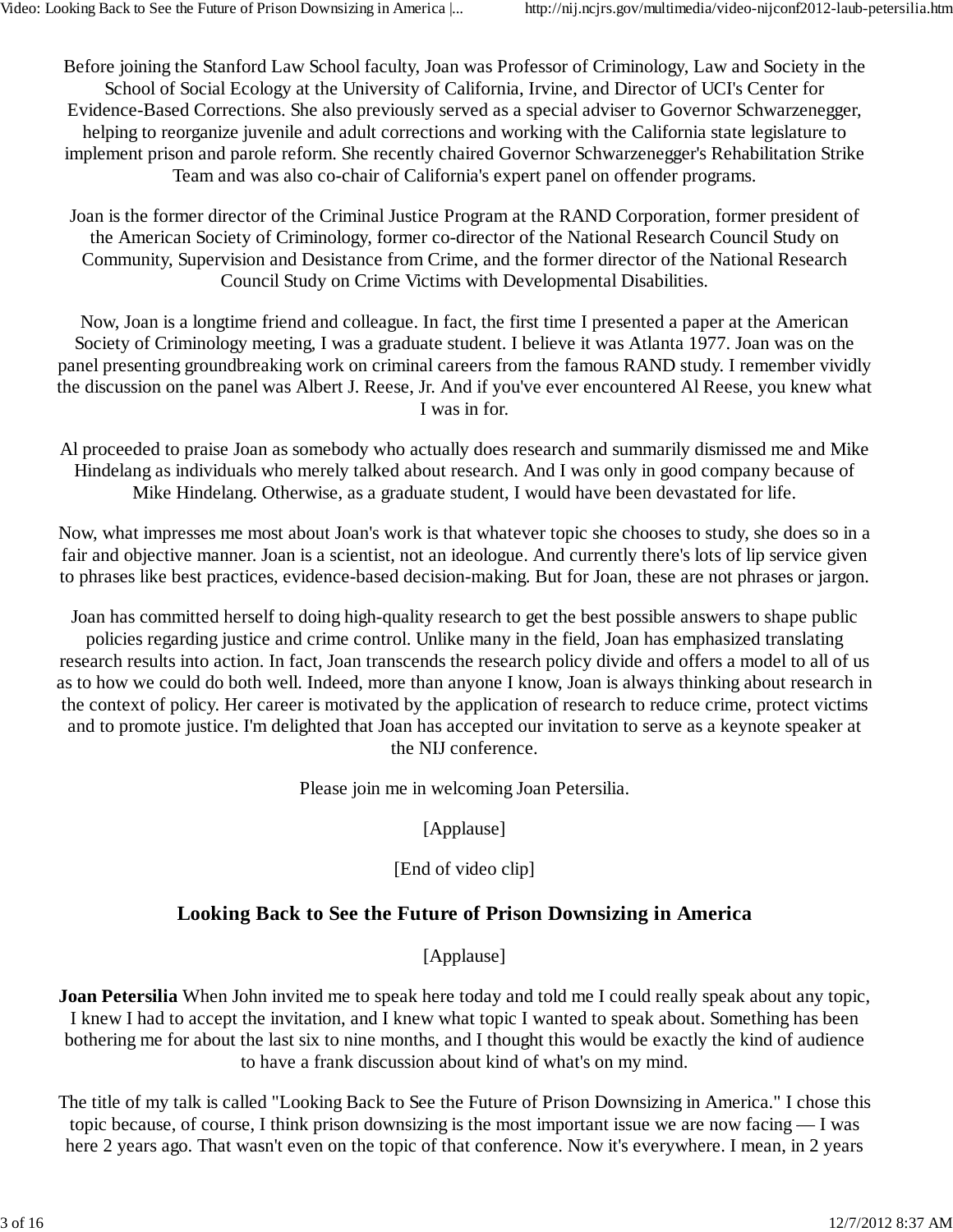we have seen a downsizing in the American state prison population unheard of in the previous 40 years.

After all, many of us are celebrating, and I think in circles such as this, the "correctional control rate" has actually been sort of the enemy. And anything we could do to bring it down was success. We have been here before. We have seen prison decarceration policies in the hopes of, on the backs of community-based alternatives that turned out not to work in the long run. So prison downsizing then fueled a resurgence of prison imprisonment policies going back up when the alternatives are found to be wanting.

I want to use my time today to talk about what's happening today, and, of course, I am fully engulfed in studying "prison realignment," as we call it in California, and its impact on community safety, victims and our criminal justice system. But I want to talk about what's happening nationally using my experience from California in particular and why the history of prison downsizing on the backs of alternatives may or may not work and some ideas about how I think we, as a research community, can push it on the side of actually having it work.

So, I think about prison downsizing not just as a short-term policy response but rather are we going to downsize prison for good and how might we make that happen.

Now, the reasons for prison downsizing, of course, are not a mystery. We had a perfect storm over the last 3 to 4 years. Prison costs increasing as prisoners were serving much longer terms as a result of mandatory, three strikes, life without parole terms. Everything in my state was driving up the average cost of incarceration. In California, our average cost of incarceration is double the national average. The national average for a year of prison per inmate is about 28,000. In California, we're now at 56,000 per offender per year.

We have a historic deficit unheard of since the Great Depression. So declining revenues, increases in costs, increases in numbers in terms of incarceration. We also have kind of a political consensus that was able to emerge due to historically low crime rates. So, the left and the right no longer make political hay or get a lot of votes simply by being tough on crime. We had in California, again, but I think it's national, both Governor Schwarzenegger and now Governor Brown and the new California Attorney General were recently elected, on platforms of bringing down the prison population and returning to a more balanced approach to crime control.

So, all of that did create this perfect storm that we have seen before in the United States, but not as dramatic. But what seems to me very different from what's happening today is that science, what we have said we can deliver on in the prison downsizing discussion, was not there historically, and it's front and center now. We hear the terms "evidence-based practices," "proven programs," "programs that work." I see it on every headline. I see it in, as I've started to look at legislation, throughout the country, saying that we know what works in terms of alternatives, and if we just downsize prisons and instead implement community-based alternatives so that, we know, work, in fact, we will not only save money, keep crime rates down and restore public safety and confidence.

Now, interestingly enough, I think not only are state prisons downsizing, but for the first time ever, we are closing prisons. Fifteen states are closing state prisons. Governor Brown plans to close at least one California prison. Never have we done this in California. And so we are all trending down on prisons.

You know, academics are celebrating this. In fact, as I said, we're very complicit. I think on the backs of the prison downsizing are front and center people who produced data, and myself included. We often are now speaking. I see a headline when I was just coming here. We're starting to see a triumph of sound science over sound bites. I see state leaders, probation chiefs saying basically, "Give us the money, we know what to do with it; give us your prisoners, and we'll do all of it more cheaply." So, we have our fingerprints all over the prison downsizing legislation.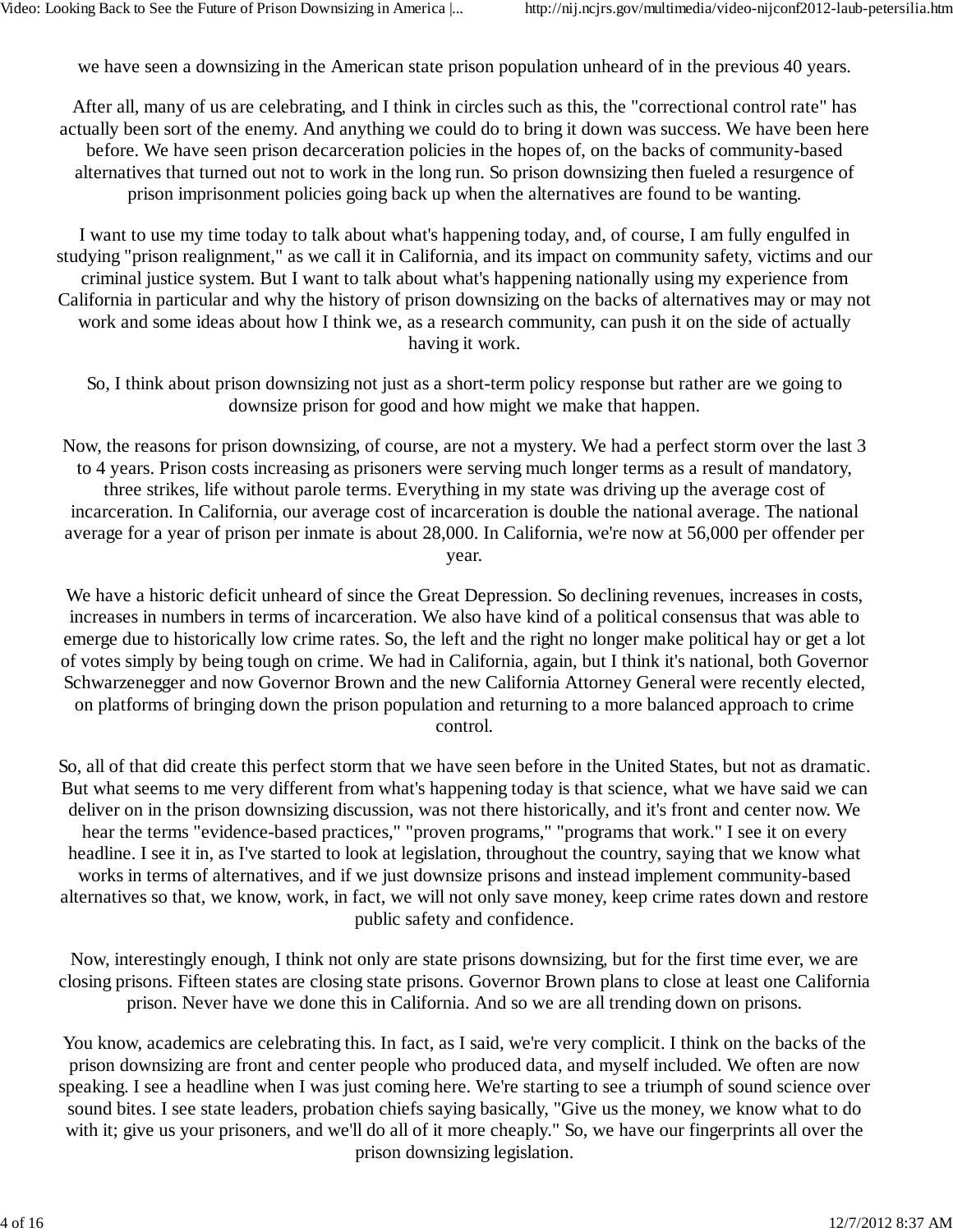Now, I want to talk a little bit, if I can, about California because I don't think California is unique, but we have never experienced anything like this in the United States in terms of what is going on in California. I doubt there are many Californians here. We have trouble getting, you know, out of California because it seems like there's a saying in California, "There's California and then there's the rest of the nation." And so, what we think, we're almost a nation in and of ourselves.

We had at the highest count 5 years ago — 172,000 prisoners. I looked up how many we had on the day before I came here. We now have 135,000. We have downsized in 18 months 30,000 prisoners who were incarcerated last year who are not incarcerated today. We have downsized the parole population, something that I worked seriously on. We had the height — again only 5 years ago — 132,000 parolees under supervision in California. Today, we have about 60,000. We have downsized the parole population about 60,000. I mean the numbers are so astronomical, it's even hard to believe.

Sometimes I think people think I've made a mistake in the calculations that within 18 months 90,000 people in California, adults, not even counting the juvenile population, which I could give additional numbers — 90,000 adult felons are no longer under state correctional control.

Now, when all is said and done, of course, part of what's happened in California is an additional aspect. Many of you probably have heard that last May the Supreme Court issued its ruling in a case that had been brewing in California for more than 15 years called — well, basically, two cases that were enjoined, Plata and Coleman versus the State of California, that the Supreme Court basically ordered California to reduce its prison population to about 130,000 prisoners, given the capacity that we have. So, the ruling said that, given the current, then, 200 percent of capacity — 200 percent of design capacity is how we were housing prisoners — that we could not deliver constitutionally adequate medical care.

Supreme Court ruled that, in order to deliver constitutionally medically sound medical care, we would be required to reduce the state prison population to 137 percent of designed capacity. That equals about 133,000 prisoners, or the number of prisoners we had in 1992. So, you can just see the downsizing. That ruling came out last May. By April, our legislature had passed what we now call public safety realignment. The governor signed it. I was actually with the governor. I spoke at the signing bill. I stood behind him endorsing it. I then wrote an op-ed that was published endorsing California's public safety realignment law.

After all, as John was kind enough to mention, I had worked with the Schwarzenegger administration; I had chaired the state's two major panels. One of the panels was called "A Blueprint for Prison Reform." Everything that was in the public safety realignment was pulled from a report I had helped put together. So, I couldn't very well, at the time when the legislature is now passing much of what academics and myself and my colleagues had urged, the legislature now gave us.

So, one month later the bill gets passed, the legislature endorses it, Governor Brown signs it and realignment is off and running as of October 1st, which has given us the numbers that I shared with you today.

In his signing message, Governor Brown said, "For too long, the state's prison system has been a revolving door for lower-level offenders and parole violators who are released within months, often before they're even transferred out of a reception center. Cycling these offenders through state prisons waste money, aggravates crowded conditions, thwarts rehabilitation and impedes local law enforcement supervision."

So, again, our fingerprints as academics, and many people, in fact, I suspect many in this room, were in fact part of various hearings that we held. I mean, it was an A-Team of an expert panel. Many of my colleagues joined me on that. Correctional practitioners from around the country served on it. The state invested millions of dollars and not only the expert panel but the division, the devising of a risk assessment tool, a logic model of how we were going to do this. We had the A-Team, and we produced the A-Blueprint.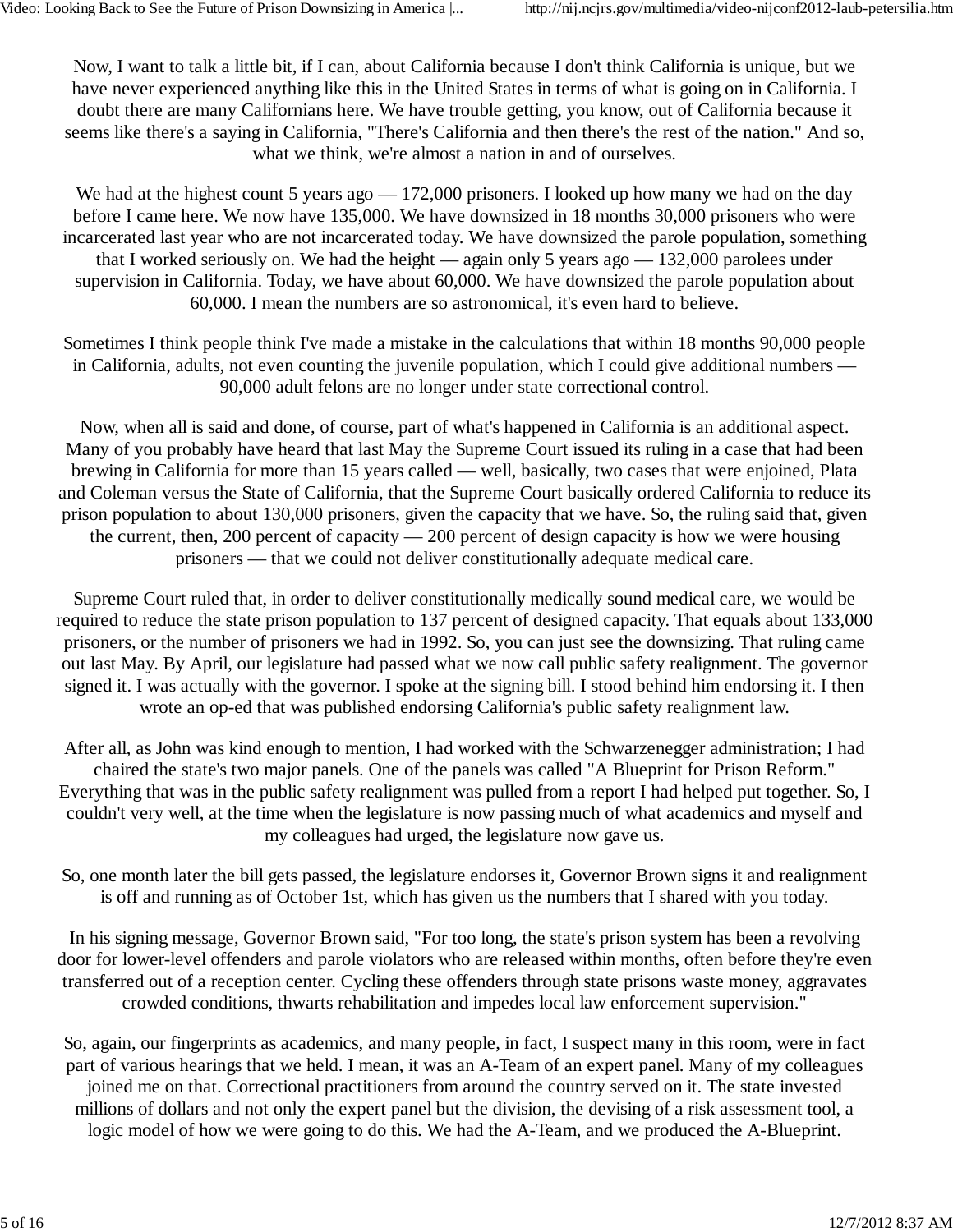The California realignment legislation says, "Californians must reinvest in criminal justice resources to support community-based corrections programs and evidence-based practices that will be achieved and improve public safety returns." The legislation states that "Evidence-based practices will include but are not limited to the reporting centers, drug courts, multiservice centers, treatment programs for the mentally ill, electronic monitoring, counseling, community service, flash incarceration."

And so, at this point in the story, we have a piece of legislation. It's on the backs of what we had promised, and we have, in fact, advocated for years. The realignment legislation, to just give you a little bit of background so you can see where those numbers are coming from, are incredibly huge. Most folks, even I suspect in this room, and we're interested in crime policy, but even if you walk around California and you ask people, "Have you heard about realignment?" 9 out of 10 will go, "No, what's realignment?"

If you have to go back to, well, "Have you heard about the Supreme Court case which ordered a downsizing of the prison population?" And most people say, "Yeah, I've heard about that, but I don't understand what you mean about realignment." Interestingly, which I've learned a lot about being in politics, around politicians in Sacramento, the "realignment" word was all about messaging. They wanted it to go under the radar.

Are you excited when I say about realignment I mean — somebody said — when I first asked them, "It sounds like something you're going to go to the chiropractor to get done." You know, this is the biggest criminal justice experiment ever conducted in America, and most people don't even realize it's happening. When I tell people that 30,000 prisoners have been realigned in just the last year and 60,000 parolees have been discharged, people can't believe it. They don't understand what happened. Even people that are in law enforcement $\hat{a} \in \mathcal{C}$  public defenders, prosecutors. It happened all so fast.

So what did it do? It did three things. And I won't go into a lot of detail. The bill is over a hundred pages long. Most people don't even understand what it contains. But it did three things. Low-level felonies can no longer go to prison. The only people that can now go to prison upon conviction are violent, sex offenders, or certain serious offenders. So we have realigned, meaning the only people that get a prison cell are the very violent and the very serious.

Most property offenders, auto thieves, most domestic violence, most drunk drivers, all drug offenders, all have to stay in the county level. The maximum penalty they face is jail time.

The second thing that it did, if you remember that or if you know that California was the only state prior to realignment where 100 percent of everybody leaving prison went on parole. The national average was about 40 percent. California changed that. So now, as of October 1, when people are released from prison, they don't go on parole unless they're serious, violent, or sex offender. Everybody else goes to county parole, and they're discharged in 6 months versus the previous 12 months. So they're sent back to the counties, and county probation officers now supervise those prior state paroles, and everybody is being discharged because, of course, nobody's got money to supervise them.

The third thing, and I think the thing that most of us worked on and I think Jeremy Travis and I can take a lot of responsibility for this, which was what was happening to those parole violators and those probation violators. We were sending 60,000 to 70,000 probation and parole violators back to prison in California prisons each year for violating technical conditions. Realignment says no more.

The most dramatic thing that's happened is that no longer can any probation or parole violator, doesn't matter where you're being supervised, local or state — no technical violation can get you back to prison. Major, major difference. If you want that parole violator to go back to prison, you have to convict him of a new crime — him or her. So, all of that is sending prison populations basically plummeting.

Now, there's a whole story to be told about what's happening because the question that's always — I worked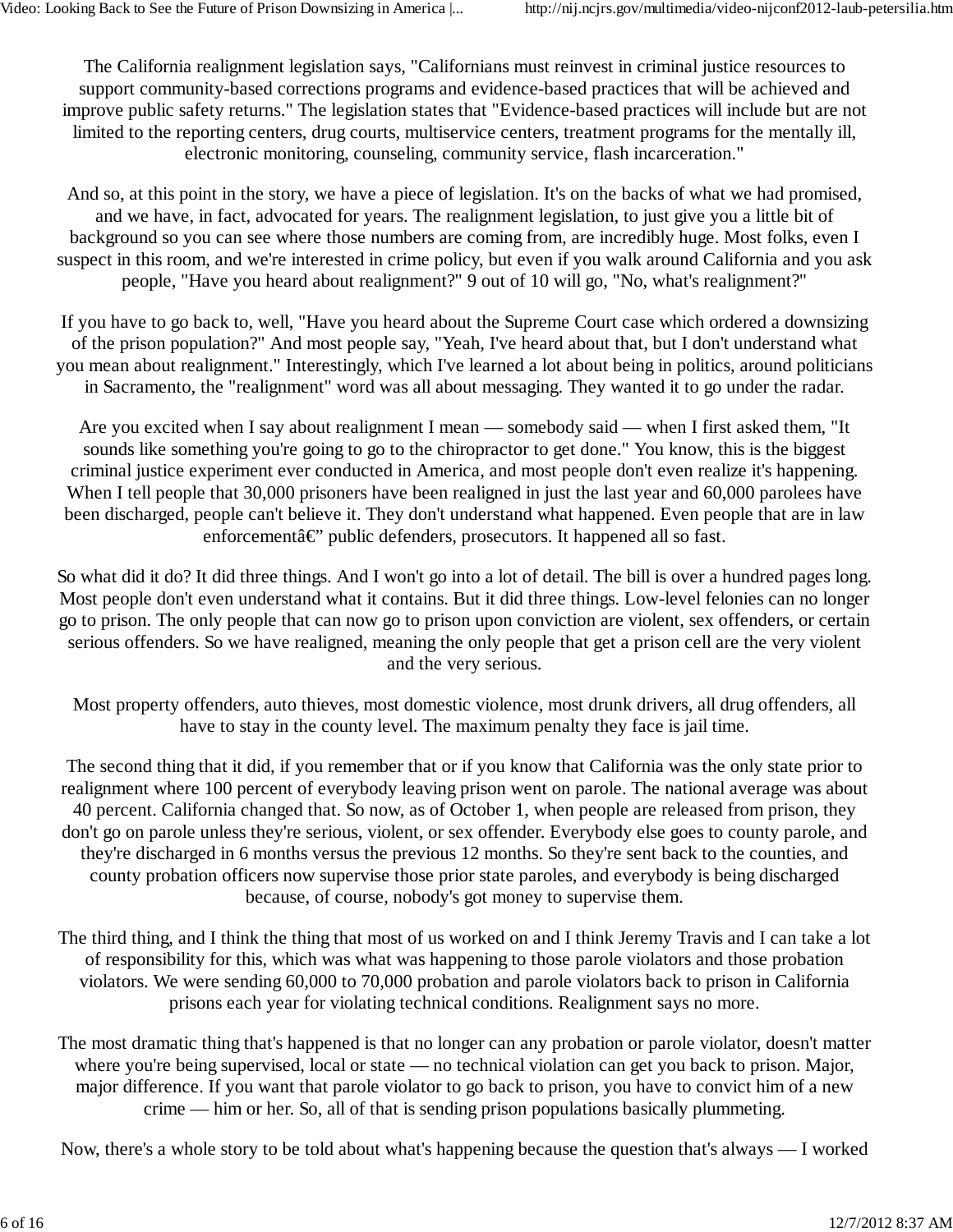in the Intermediate Sanctions Movement. I worked in community corrections for my entire 30-year career. And I've always asked, and I think the question is, "If not prison, what?" And we really have never come up with a good answer for that for the large number of people coming home. So realignment went into effect, caught most people by surprise, immediately controversial. You cannot pick up a paper in California today without realignment, some sort of controversial. Sheriffs are upset or they like it; probation chiefs upset; victims are upset, or people like it.

The funding mechanism was one of the things that I thought I was pretty successful on was getting a guarantee that the funding to support the community-based alternatives would be half of what the state had spent on prison. So, each county gets a check for half, basically a multiplier: how many people they sent to prison under those conditions the year prior and multiply it by half of what the state spent. And that money goes as a blank check that the county can spend however it wants, which is part of an interesting story as well.

But on a day that realignment went into effect, October 1, and, of course, L.A. — L.A. is a third of all the business, a third of prisoners, a third of parolees, a third of probationers, a third of juveniles, a third of population. So L.A., if it doesn't work in L.A., it's not going to work. And L.A. on the day of realignment was calling a press conference. The D.A. said this was the worst thing he had ever seen, that the state was sending all the prisoners with not enough money to supervising, to supervise them. Public safety would now, after a decline, we would see violent crime rise, and the Board of Supervisors were calling a major press conference basically to try to rescind realignment legislation.

I got a call. Governor Brown was upset and he called me. I'll remember this as long as I live. It was a Saturday morning. He said, "I'm getting on a plane to go to this press conference. Everybody's upset." And "What is the problem?" and "Isn't this what you wanted?" And I just — I kept saying — I kept saying, "Yes, but Governor" — and, of course, you don't get that much time. He's angry. He said, you know, "You did the report, you told me to do this. We're doing everything, and isn't this what you wanted?" And I've been thinking about that a lot because I could not — and, in fact, I actually had a lot of emails, a lot of calls, "Congratulations, Joan, you've done it," you know, "You've gotten community corrections back on the page. We've got funding; we're going to do it; we're now going to show that community corrections can work."

And I remember feeling almost sick in my stomach, and when the governor said, "Isn't this what you wanted?" it was a really, a wakeup call for me, and it's a question I've been asking myself since that October 1 date. And the reason I think I was so uncomfortable is I had been here before. I guess the benefit of being older is that you've lived through previous experiments that look a whole lot like this, and the ending didn't turn out well.

The first one — and, in fact, I'm delighted to see Al Blumstein here, because the first revisiting of the impact of alternative sanctions to be able to downsize prisons was done by Jim Austin and Barry Crisper for the sentencing panel. They eventually published an article called "The Unmet Promise of Alternatives to Incarceration," a review they had done for Al Blumstein's panel. And I summarize it for you. They wrote a careful review of the research literature on incarceration, and the programs implemented to date suggest that their promise of reducing the prison population has remained largely unmet.

For each of these reform strategies, the nonincarceration options often escalated the level of control over inmates sentenced to them. So, I was aware of that. I was a graduate student when I remember reading that and caring about alternatives.

And I thought we were going to do it differently. I got involved in the Intermediate Sanctions Movement around 1980. I see that my first boss, Peter Greenwood, is here. And we had a contract to evaluate at the RAND Corporation the impact of the alternative sanctions movement. What that incurred was around 1985, 1990, there was the second alternative sanctions experiment.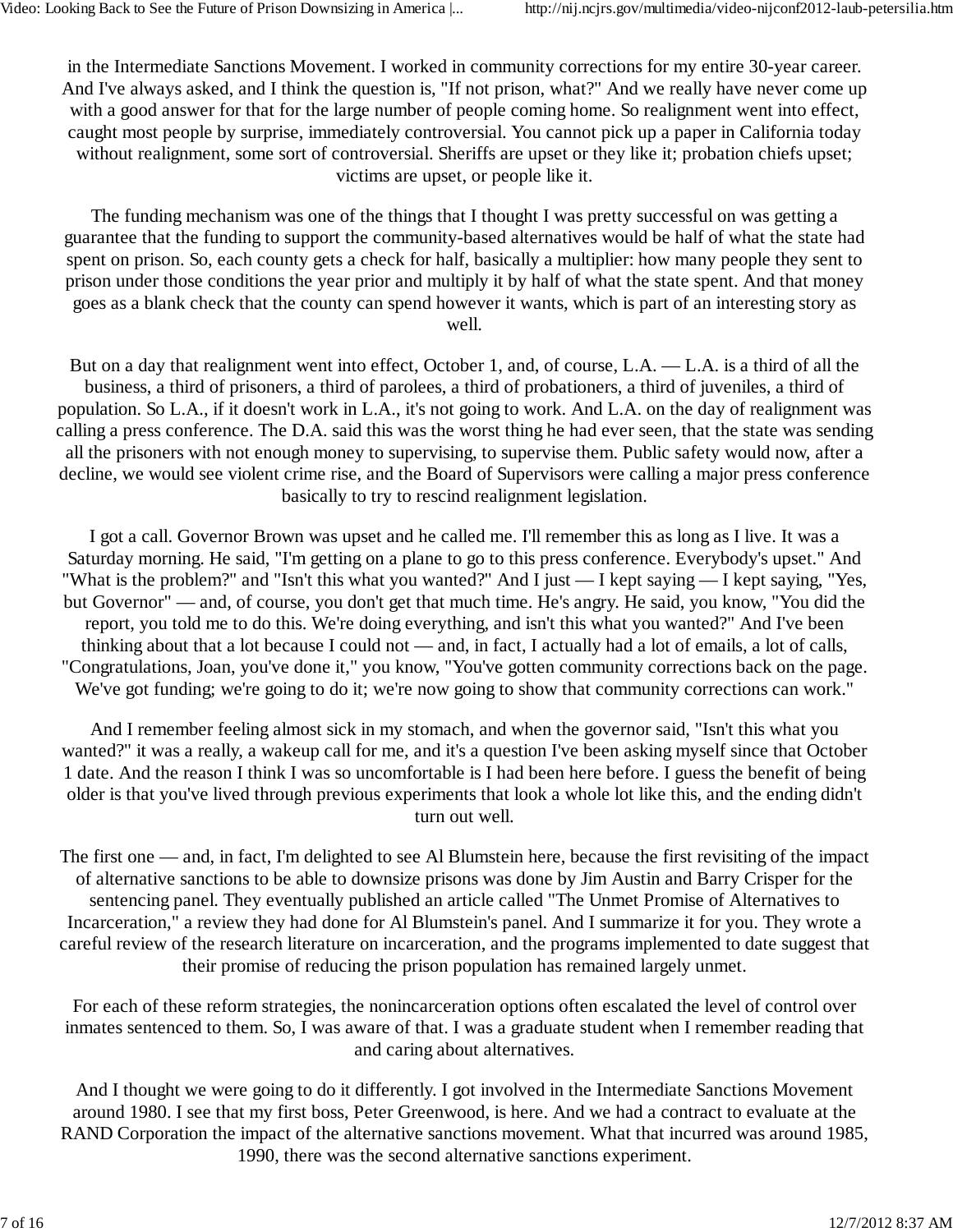I wrote in an article 15 years after that, in 1999, what had happened. I, we ran the largest, I think it's still the largest, rigorous randomized experimental control conducted in corrections, certainly community corrections. We had 15 programs that were randomly assigning people to intensive supervision various ways, intensive caseloads, electronic monitoring, day reporting centers and then a control group. And I remember writing what had happened as a result of that. It took about 5 years of my life where I spent time evaluating program after program and trying to see whether or not alternative sanctions had done what they suggested they would do.

In 1999, I wrote a review of that article, and I went back and reviewed it. And I wrote in the introduction just a paragraph that I want to read to you. I was writing about the Intermediate Sanctions Movement that started in 1985. I wrote, "Prison crowding in the southern states coupled with the poor regional economy created early pressures for community based sentencing options. Federal courts had found several overcrowded prisons in the south to be in violation of the Eighth Amendment prohibition against cruel and unusual punishment and mandated that these states either build new facilities or find some other way to punish offenders. Because these states did not have the funds to build new prisons, judicial pressure created an incentive for them to develop tough but inexpensive sentences, specifically those that did not require a prison cell. Georgia developed an intensive supervision program and their self-evaluation showed that ISP participants had very low recidivism rates. As the economic downturn of the late 1980s and '90s spread across the country, the states moved quickly to implement alternatives to prison and the Intermediate Sanctions Movement of the 19 — mid-1980s was born."

Sound familiar? I now knew why I was getting that pit in my stomach when people said, "Aren't you celebrating the downsizing of prisons in California?" States in the 1990s were virtually falling over themselves to fund intensive supervision programs of various types.

As I said, a lot of my job was to evaluate. Other people — I mean, this was I think federal government at its best. They funded the county — the states, the counties. They funded Todd Clear, an expert team, to do technical assistance. They funded the RAND Corporation to do randomized experiments. We, in fact, spent 5 years I think pretty well funded, not as — you know, we really had it happening. I thought this was something to really be proud of. And the results unfortunately were disappointing. We found three specific things.

ISPs were seldom used for prison diversion cases but rather increased the supervision of people that were already on probation. The casework, the treatment portion of the intermediate sanctions, never was implemented. What, in fact, was implemented was the surveillance portion of the intermediate sanction, drug testing, electronic monitoring increased. And ultimately, because those alternatives were found wanting, they increased rather than decreased each state's incarceration rates.

And, in fact, in the end, the failure of that Intermediate Sanctions Movement provided the fuel that funded the increases in many states on prison incarceration. "After all," people said in those days, "We have tried community sanctions and they haven't worked. We've given them their try and now our only choice is basically to build prisons." So within a few short years, the Washington Post, in fact, said the future of American corrections has died, because they had published a report saying this was the future of American corrections, and, in fact, the empirical evidence was found wanting.

I'm often reminded at this point of a philosopher who says, those who refuse to learn from history are condemned to repeat it. And I worry that, in fact, maybe that's what we're about to do today in the United States.

Now, I remember when I used to work for Schwarzenegger, if you haven't ever gone bat to bat with a prison guard union in California, you haven't lived, and they have a blog, and they would give us all the worst names and talk about us. But the worst name they gave me is they would say, that "Perky Petersilia." So,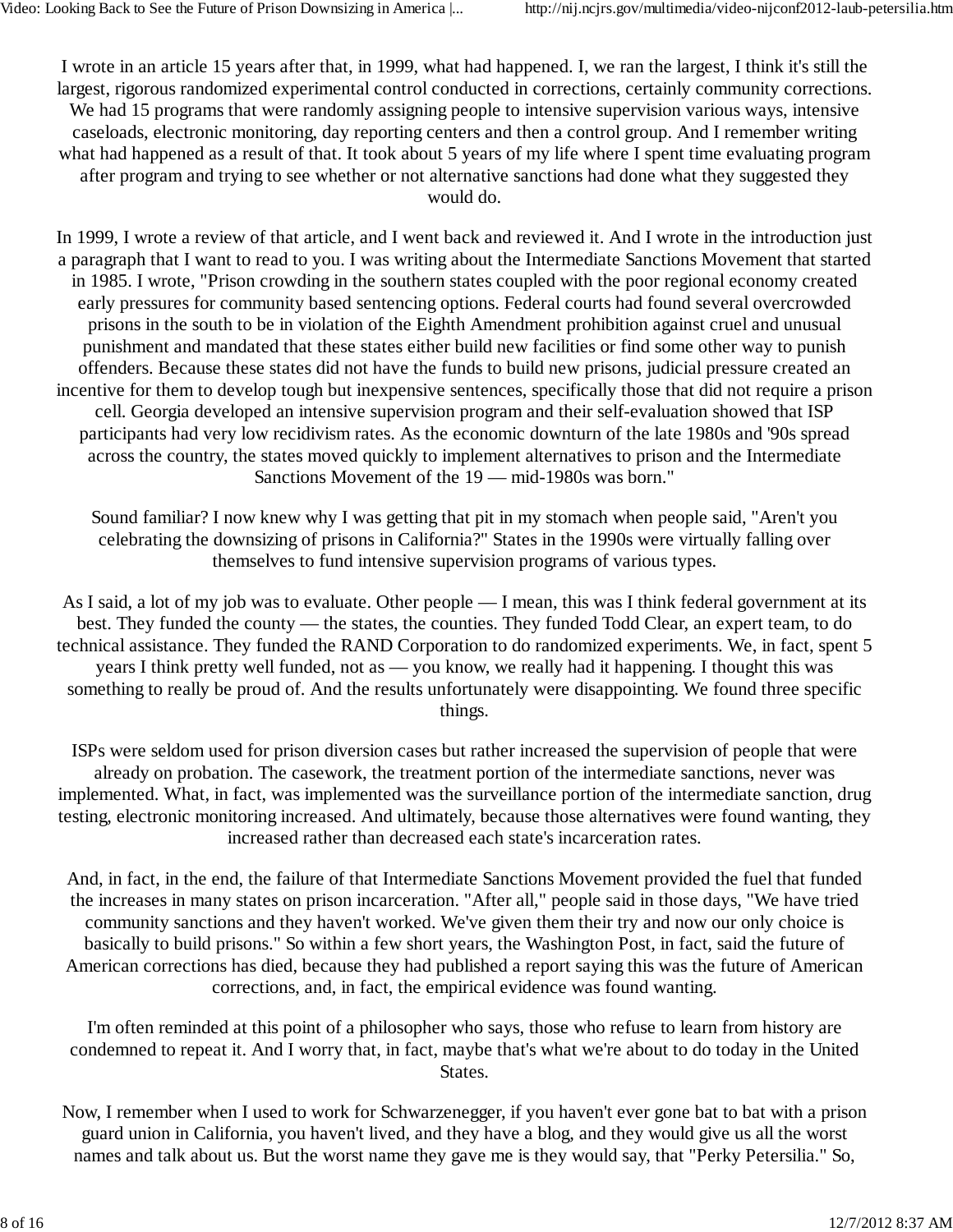they would always talk about my cheerleading background, and they would say, "She's never met an offender she can't hug and love. She is the hug-a-thug." And they would make fun of me in that way.

And so it's funny for me to be now giving you a talk which is kind of a downer, which basically says, you know, we really need to rethink this. But it's the truth, and we've got to be honest about this.

I think we've got to stop overselling community corrections and because we always oversell and in the end we underdeliver. So why might we repeat our past failures? I've been thinking about this. Are we going to repeat it? Are we going to downsize and we're going to repeat the intermediate sanctions in the community-based alternatives movement all over? We don't even have to go to the community-based alternatives. We can go to the deinstitutionalization of the mentally ill and find the exact same instance where we shut down prisons and the mentally ill moved into the community, but we forget there was no community.

And so here we are today, again, acting like we can downsize prisons without a serious backup plan. Now why might we repeat past failures? I have five reasons why we might. And, in fact, Frank Zimring recently published an article saying that it's likely we will repeat past failures, and that, in fact, prison downsizing will be harder today than it was in the previous times when I spoke about.

The first reason, it's the scale of imprisonment. We have 1.6 million people incarcerated, and the power of the opposition at downsizing prisons will be incredibly huge. It's like trying to downsize the military. There are vested interests that, in fact, have now grown. I mentioned the union. But that's only one of them. We see as we're trying to downsize — look at locations for that prison downsizing that I told you about in California. Communities don't want those prisons to close. They're — you know, we've got an 8.9 percent unemployment rate and in the inner cities and some of these places where prisoners are located — prisons

are located — we have a 13 percent unemployment rate.

So as we move around the state and look at closure opportunities, all kinds of vested interested in opposition are ready to fight that prison downsizing.

The second thing is that they are easy fixes. When we downsize prisons, the easy fixes before aren't there anymore. So, most states, the large states, many states, including California, have now lost the power of parole board discretion. So, an easy way to downsize in the past was simply increase the authority and downscale the threshold that inmates had to meet for parole release. So, we could do it behind prison walls. Most of that is no longer with us today.

So, if we want to downsize prison, we're back into the legislature. And if we're not having the conversation about why we're downsizing, Mike Tonry makes this point repeatedly in things that he's now publishing, which I think has a good point. He says, we're missing the boat because we're arguing for prison downsizing based on cost $\hat{a} \in \hat{b}$  benefit calculations. And when the economy improves, as it certainly will, we haven't had the hard discussion about who should be incarcerated, how we should really — what is the stability of punishment in incarceration? What do we want prisons to serve? We're not having that higher-order moral discussion. And so, he says that easy fixes will go back into the legislature, and because we haven't had the higher discussion, it's going to be more difficult.

The third reason is, I think, technology. When I think about technology — GPS, electronic monitoring — all of the fancy ways that we can now monitor offenders coming home, and all of the private interests in making sure that those electronic monitoring devices, et cetera, expand because they're run by private industry, in some ways we're going to have a more opportunity for surveillance to compete with treatment, and I think surveillance wins. We don't have — and this is the thing that I think we're most responsible.

We need to be honest. We don't have a lot of good solutions. If you look — proven programs. If you look,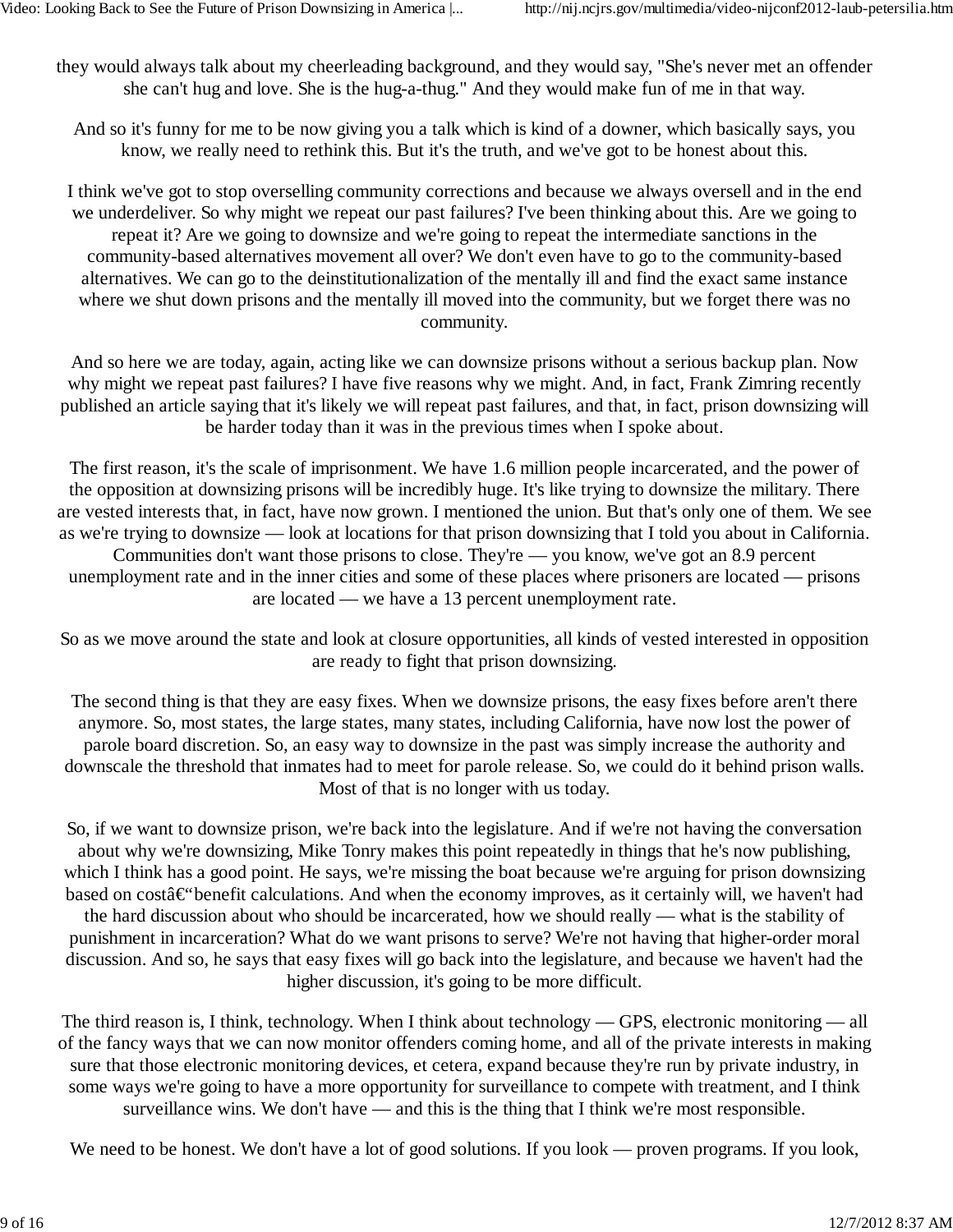which I just did before coming out here, at crimesolutions.gov, which is a wonderful resource, and we should thank DOJ for doing that. I go up there often. I refer a lot of people to it. I went up there yesterday and looked at crimesolutions.gov, and I selected community "Corrections and Reentry." Just 23 programs are listed there. Only one is shown to be proven, and it's a burglary prevention program in England.

None of the programs, and particularly some of our most well-invested programs, I see Pam Lattimore here, SAVORI, Christie Visher. We had SAVORI, which was kind of another wonderful — we threw a lot at it, and it's down there as not effective. So we don't know how to deliver proven programs. And if we deliver a proven program in one location, we don't know how to replicate it. And if we know how to replicate it, we don't really know how to scale it up.

So we are not on the shoulders of giants when we think about what we are telling the government officials, we, in fact, can bring to the table and deliver as academics.

Now, the fifth reason I think really is the most important to me. It's going to all be about funding. It's going to all be about the money. This could not be happening at a worse time. That is when the governor says, and I go, "Yeah, but," and then don't get to finish my — it is about the money. We are releasing, let's say, the 30,000 prisoners, the 60,000 parolees into a community context that is declining at every level for poor people generally. We are seeing the closing down of mental health clinics, public health clinics, work training. Workforce Investment Act is being pulled back.

So as these prisoners return home, not only are they at the ends of long lines, which they've always been at, they are in shrinking dollars and trying to compete for those social service dollars.

Interestingly, I just want to tell another one of those things that I thought I had it wrong. In the last six months, I have received about a dozen calls from family members, parolees, probationers, judges and even an inmate from jail calling me: "I want to get back on supervision." I thought I first — the first call that came, I thought I didn't understand what he was saying. He said, "I need to get back on parole. I've been discharged. I'm getting thrown out of my home."

Basically, he was in a residential treatment facility. He said, "I'm getting thrown out and I'm making progress, but they tell me they won't pay for it anymore because I'm off parole." And that was the first call I thought isn't — you know, the business that we are in is so complicated. Here I had been fighting to get him off parole, as if correctional control rates and government control and community supervision were the enemy and that everybody would appreciate getting off of them, discharging early, getting people who don't need services to get off.

And, in fact, what we've been — done, and I thought this came as a total surprise, but I thought, well that must just be, you know, the only person out there that feels like that. But I would have to say in all honesty in the last 6 months, I've had a dozen such calls. I even had calls from a judge, "I need to get my reentry — I run a reentry court — I need to get a person back on parole because he's not qualifying. I'm going to have to discharge him, and he's making progress." Somebody else who has got a job says, "I need that workforce investment dollar." Somebody else who's trying to get medication from a mental health clinic who's just been discharged. So beware of what we ask for, and I think we just got to get a whole lot more serious.

Competition for funding is going to get more and more severe, more and more — much more competition. In fact, I've been looking at what is happening to realignment. So I've been following in all counties where the monies are going. And at last count — we have 58 counties in California. I have added up, one of my law students, thank God for her, she's a former auditor with Pricewaterhouse — she has been going through every budget.

We've now created a database about where every county is planning to spend its money because the state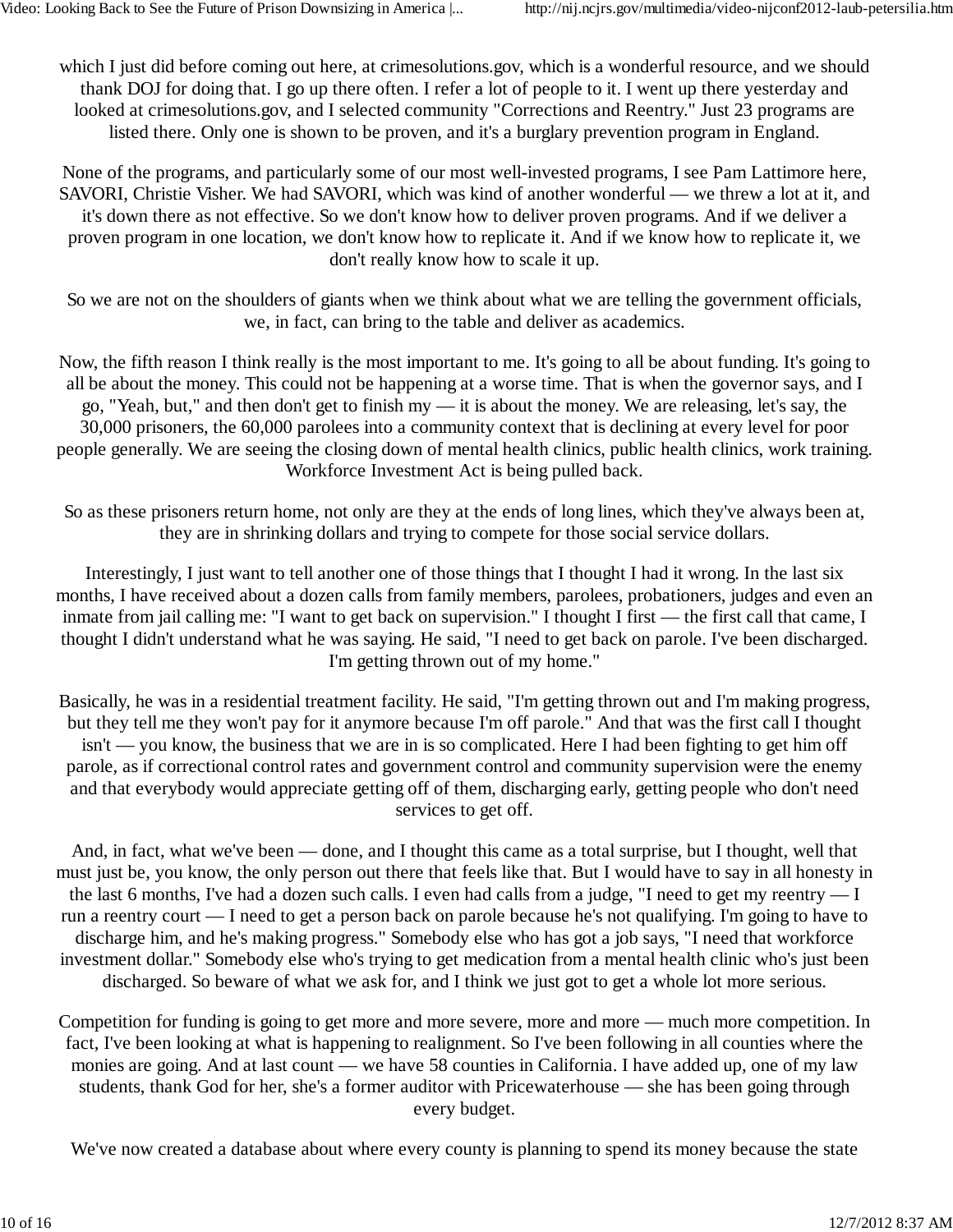gave 'em lots of money. It will be \$2 billion over the next 2 years that California will have to invest on these realigned prisoners. Widespread discretion. The deal that was — that was a "yeah, but" that I wanted to tell the governor. The widespread discretion, counties can do whatever they want with the money. They have to put together a group that represents their criminal justice actors, and they spread the money around.

And at last count, just 10 percent of all of the dollars allocated by the state is designated to go to treatment. Forty percent is designated to go to the sheriffs and law enforcement to build up jails. Thirty percent is going to probation staff. More surveillance. Maybe some programming. Probably not. Ten percent is going to court services. Just 10 percent of the so-far-allocated almost a billion dollars for this next year is going to treatment. And so we've got to think about how — will these prisoners and parolees be better off.

Now, why might we succeed? So I've been thinking a lot about that too, because this is where our obligation is. We can't just sit and watch this thing go off the train track. We actually have to get in there. As I said, I'm not alone in this. Everybody in this room kind of is part of this. We have produced an evidence-based body of literature and legislatures are depending on us. So why, five reasons can I think about why this can work.

First, I think the science is much better than when we did this in the Intermediate Sanctions Movement and certainly much better than in the 1970s. We have gotten better. We in this room have produced risk assessment tools. We've produced evidence-based programs. We actually are at a much better place. Most people know the intermediate sanctions, those three findings that I gave to you that, left alone, law enforcement surveillance will always win. And the results are very predictable. Higher surveillance, higher incarceration. But I think we're better. So, our science is much more rigorous.

The second thing I think is also reflective in this room: Practitioners and researchers are in much closer alignment. We are working together. And it used to be, I used to say that when I was working with probation chiefs, I've always worked closely with community corrections officials, probation and parole chiefs, they never had the political clout. I could meet with them until the cows come home. They are not going to be able to ring the day. Who's going to ring the day? Is law enforcement and district attorneys.

And we are having those conversations now. They are at the table. We need those people, the law enforcement, the judiciary, but mostly law enforcement has to begin to talk our language, and they have to believe it, and they are. So, I think while we're having partnerships, the partnerships, the makeup of the partnerships and the political clout they bring are much, much better.

I also think that we have — you know, we're better. I love it when I see, you know, Mark Kleiman who's out there, you know, getting hope into people's mind-set, thinking about flash incarceration and our part of the legislation around realignment. They're also part of what John is funding at NIJ. So, we have researchers who are engaging with policymakers who are getting their ideas into legislation. We have David Kennedy.

I was at a meeting with Corey Booker just this week because he was the commencement speaker at Stanford and met with some of us afterwards. He was talking about David Kennedy and what David Kennedy is helping him do in Newark in terms of the drug market. So, we are better. We are dealing with the right people, and I think the right people are hearing us and they have kind of the political clout. Now, so I think we're getting our act together within the criminal justice system, but I also think something is happening that's going to give us a big boost. One is that we are not alone here. OMB last week issued a letter talking about the importance of evidence-based performance metrics and measurement, urging agencies to fund grants and fund work that in fact can identify clear performance measures. Stop funding broad ideas, get down to what you think you can affect and then make sure that you reward grantees who are actually going to produce rigorous evaluations.

So, I think that the whole focus on performance-based and evidence-based management will benefit our work as well.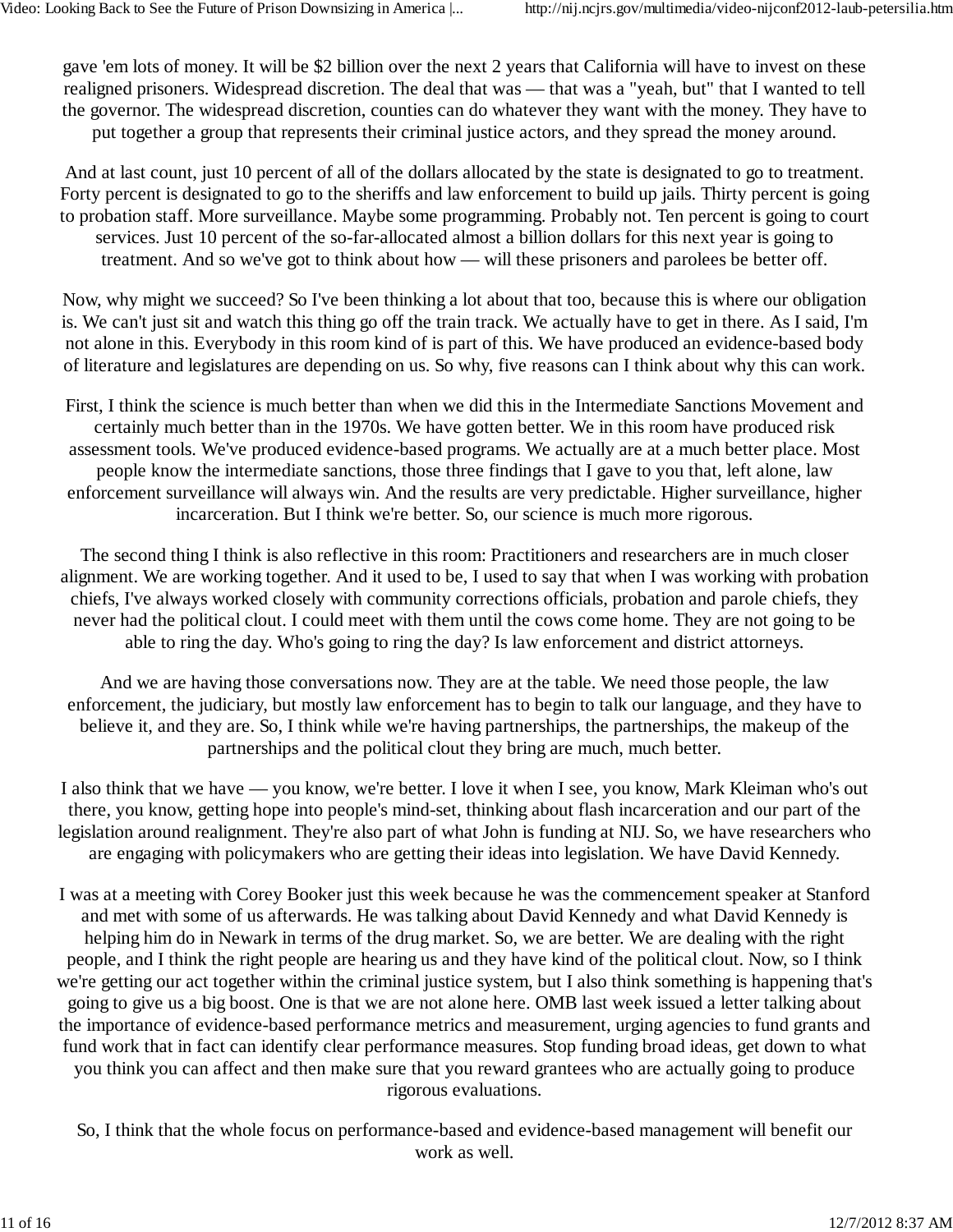Fourth, I guess — well, and I guess on that point, the thing I think we need to do is this won't be just about recidivism reduction. We need to urge that when we start measuring performance measures, we aren't just talking about recidivism. We've all been in the business long enough. When people say, "Well, can you reduce recidivism?" I've been asked this in private as well as public, but in private were some high-level people saying, "Can you guarantee me if I go out on a limb and fund this program, recidivism rates will be reduced?"

I always look at them and say, "Yes, I can guarantee it because by policy I can reduce your recidivism rates." We just decided to revoke people under different things. We all know that game. That's just a shell game. Okay. Let's don't violate technical violations. I can get that down. Okay. Let's just decide we are going to let people fail three or four times and not violate them. I can get your arrest rates down. I can get a lot of things down. But have we really changed behavior? And so that's a much different thing.

So I think when we start talking about performance indicators, which I think are going to be the next decade of what we're all involved in, we start putting more on the table than just recidivism. Because recidivism, as we all know, is a combination of the offender's behavior and that agency discretion about what we're going to record.

So, the fourth thing I think is we've never closed prisons before. So I think when we think about the uptick and whether or not we can do prison downsizing for good, we've never been here before. We have never been — we're 13 states now, because I know California is going to do it. We're going to have 15 or so states that have closed prisons. So whether or not we're having the right discussion, the higher level, like Mike Tonry would like us to have: Is it moral to put somebody in prison?

We're not going to have, even if the discussion does go back, we haven't had that discussion. We're not going to have prisons open at a level that is going to allow us to simply expand the prison population in the way that we did. I don't think — I think as prisons close, just as it's hard to keep — to open up a prison, it takes 4 to 7 years, it's going to be just as hard once we close those prisons to open them up as we have. So I think that's enough — I think that will be a very big reason why we will not see the huge uptick quickly.

I think also perhaps one of the biggest issue is public opinion is with us. I mean, partly it is because the — I think the scale of the problem, which some people say is why we're never going to bring this down, is actually our saving grace. The scale of the problem has now influenced public opinion at so many different levels. I think, and I always think about, you know, that commercial, you know, what goes on in Vegas stays in Vegas.

I think what we've showed in the American public is that what goes on in criminal justice does not stay in criminal justice. It bleeds to communities. And I think that the public — if you look now, and I went back and looked at public opinion polls when we did this in the 1990s. They were never with us. The public opinion was tough on crime when we tried to implement alternatives. And I think now for this period of time, we are going to see a much, much different end game.

We look at — if you've been following what's going on, I mean, mass incarceration used to be the concerns of people in this room. Mass incarceration has now taken on drug policy and the racial divide and what we're doing to minority communities. How many of you are following, you know, The New Jim Crow, Michelle Alexander's book, which has gone viral? It has been on the New York Times best-seller list and it's a crossover book. It's an academic book written by an academic who is now — 13 weeks I think, maybe even longer now, it's number 12 on the New York Times best-seller list. So, you know, that's about mobilizing people who are being decimated by the mass incarceration in inner-city communities.

So, I think it's possible that we will be more successful, but I don't want to be naive, and I still think it's going to all be about the money. So once we have our evidence based, I think that's the thing that we need to keep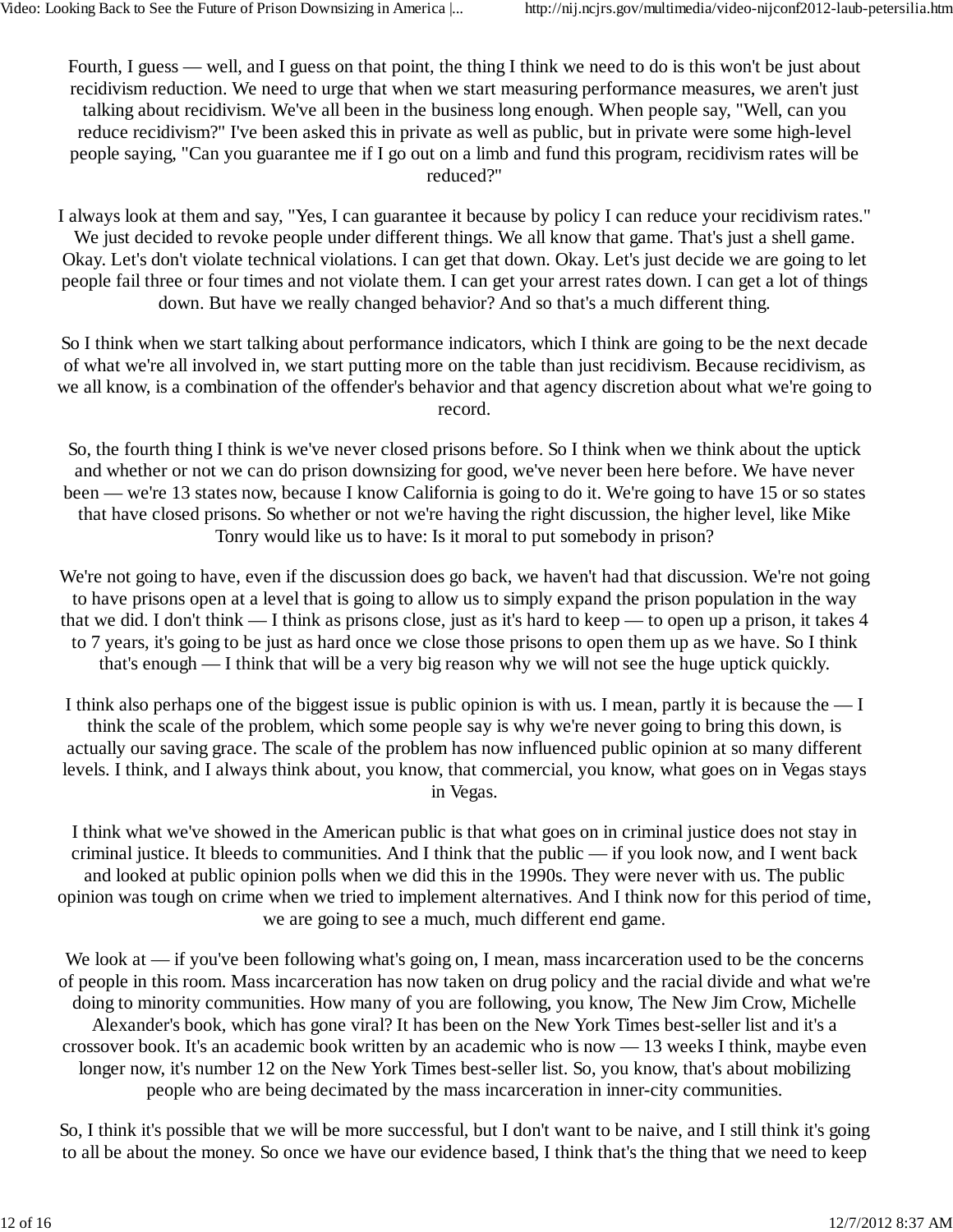doing, we're going to actually then have to fight for dollars. And I've been following something, which maybe some of you also have been following. It's called "Pay For Success," or some people call it "Social Impact Bonds." It's a way to leverage private philanthropy with government resources around some identified outcomes. It works like this, and there was the conference sponsored by the White House just last year called "Pay For Success," where they brought in leaders from throughout the country who wanted to figure out a new way to fund social programs. Everybody, whether you're working on the homeless, the mentally ill, low income, children, prisoners, juvenile, we're all looking, how can we get funding for programs that we really do believe could work.

This Pay For Success model basically recruits private investors. They come together with an intermediary organization. That intermediary organization creates a contract with the federal government or the county government for an agreed-upon outcome measure. If they deliver, if the agency delivers on the outcome, the investors get paid back a bonus, they get paid back their investment, but they also, depending on how good the outcome is, could pay back a bonus.

Now, this idea first started — and if you look at President Obama has actually put \$100 million into initiatives that will go like this, encourage innovation in this way. You can pick out any population you think you have a specialty in working with. You can design the program. You can promise the outcome, and you can basically go into business if you can get one of these contracts. It was first started in Edinburgh, England, and it was funded by the Rockefeller Foundation. And, interestingly enough, most of the Pay For Success, when you ask people, what do they think they want to invest in, it's juvenile justice.

So, the first program, these investors decided they could bring down the juvenile recidivism rate of people leaving that youth facility, 18- to 25-year-olds, youth prison. They promised to bring it down 7 percent above baseline — below baseline. And if they did, the investors got paid back, and if they could bring it down more, they even got more money. It's a way of investing that allows us — and so people say, well, you know, could that really work in the United States?

Well, Massachusetts has now just funded five pilot projects, and it's a way to move money from the regular grant making of government to delivering on agreed-upon outcomes. There's an independent evaluator who evaluates whether or not you really did deliver on the outcomes. People — of course, it will be controversial. People say, you know, there's room for cheating; there's room for skimming. I like the idea of creaming off the population. I find that a good thing. There are specialists.

John mentioned I worked a lot with victims and offenders with developmental disabilities. There are experts in those areas. Let them pull out the 10 percent of the prison population that are developmentally disabled and work with them. There are people who know how to train people. We have a great program, car mechanics. It's working in the California prison system. Let those people — take out the people who want to go into car mechanics. We have another program that we're trying to teach people about the wine industry. Let the wine industry take those people. Let's start skimming off the population for which we can make a difference.

And so, I think that this, this model, in fact, will be at least somewhat innovative. I don't know if it'll work. I like the conversation that it will ask us to have then. If — I like the fact that I've been involved. We're starting to have discussions in Sacramento about this same issue. I like who's coming to the table. What are the outcomes you can deliver? What are the outcomes? How much are we as a state willing to pay for the outcomes you tell us you can deliver? How much is it worth to save 7 percent on baseline?

So I like the kinds of discussions that are going to happen even if you don't like the idea. I like the idea that we're going to have to start thinking about funding, not just — you know, this is the nut of it to me. We all know in this room. I know. I know you know, programs that are making a difference. Usually they're not government programs. They're neighborhood programs. Neighborhood programs run on a shoestring.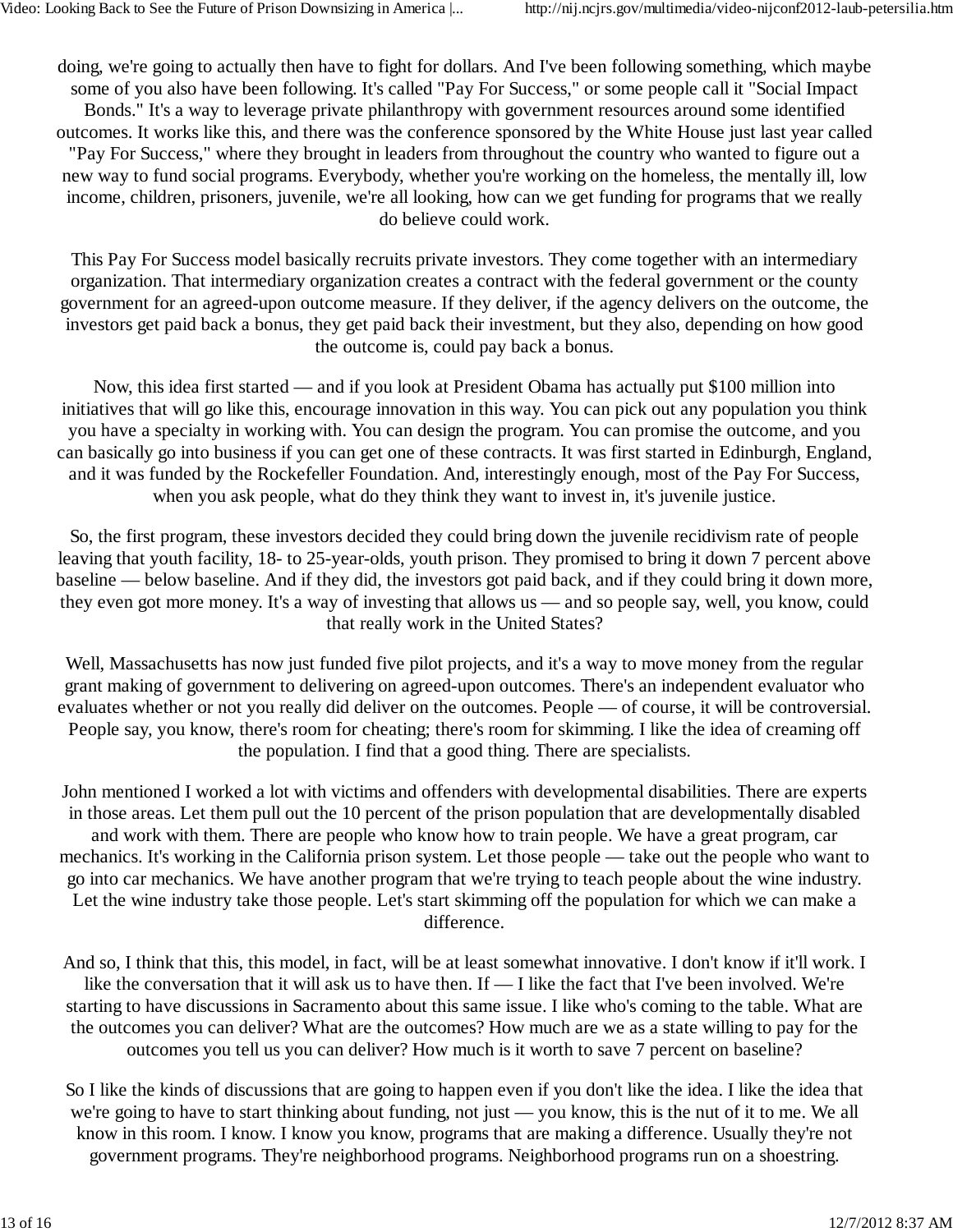How can you infuse those neighborhood programs — and I always believe that the best partnerships are government and community and neighborhood. How are you going to get the dollars that are flowing from government? It's not that we're not spending money. We're spending a lot of money. When I — even again in California, \$2 billion will go out for community corrections just in the next 2 years to fund this type of programming. And where will we be a decade from now?

So, I like the idea that we're going to be having different discussions, and I guess in ending I just want to say that, you know, a lot of people have told me I shouldn't even be talking about this because this is kind of a downer. And what some people have said is you got half a loaf, just be quiet. Well, half a loaf to me under such conditions that we know we're going to fail, it seems to me half a loaf wasn't worth the effort. And so I'm not going to settle for half a loaf, and I can only do my work in California, which I'm going to continue to do.

But I think that all of us have got to figure out how to have a more honest conversation and to know that downsizing was not the end game. Downsizing without the plan is a predictable failure, and we all know it. So what we've now got to do is figure out again what we're really good at, the evidence based, the performance metrics. We're going to be good at that, but we've also got to advocate how to bring the money to follow in those programs that we think can do better.

So I welcome any comments from the audience, and I also really thank you for the opportunity to address you in what I think is an incredibly important conference where we all get together. We, you know, wring our hands. We see old friends. And we figure out kind of what the next decade of this field is going to look like. So I thank you, very much.

[Applause]

[End of video clip]

This transcript has been edited for readability

#### **Watch a segment:**

- John Laub's Introductory Remarks (08:54)
- Joan Petersilia's Keynote: "Looking Back to See the Future of Prison Downsizing in America" (51:46)

This player requires the latest version of Flash. Using a device that does not support flash? View on You when Exit Notice.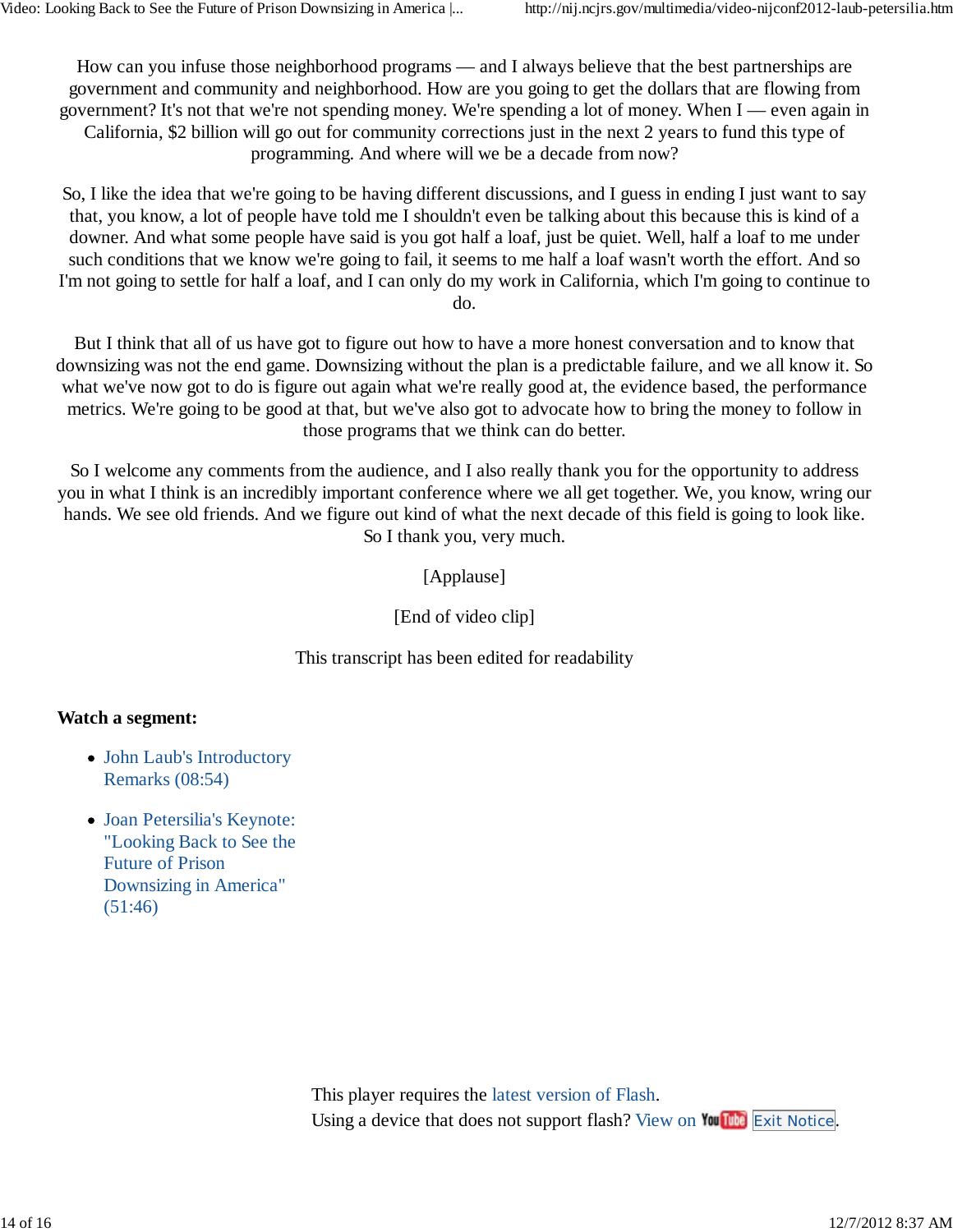## **Download MP3 Files**

Download an MP3 audio only version of the Introductory Remarks (MP3, 6 MB)

Download an MP3 audio only version of the Looking Back to See the Future of Prison Downsizing in America (MP3, 37 MB)

#### **Reuse or Repost This Video**

Information generated by the National Institute of Justice is in the public domain. It may be reproduced, published or otherwise used without permission. Please cite NIJ as the source of the information by using the following words:

"The [insert the name of your organization] gratefully acknowledges the U.S. Department of Justice, Office of Justice Programs, National Institute of Justice, for allowing us to reproduce, in part or in whole, the video [insert title]. The opinions, findings, and conclusions or recommendations expressed in this video are those of the speaker(s) and do not necessarily represent the official position or policies of the U.S. Department of Justice."

#### **Copy Embed Code**

Copy and paste the code in the box below to embed this videos, using YouTube, into your site or blog:

- Playlist of the complete two-part presentation Looking Back to See the Future of Prison Downsizing in America <iframe width="560" height="315" src="http://www.youtube.com/embed/BsvSIKTz5BY"
- Part 1: Introductory remarks by John Laub <iframe width="560" height="315" src="http://www.youtube.com/embed/BsvSIKTz5BY"
- Part 2: Keynote Address by Joan Petersilia <iframe width="560" height="315" src="http://www.youtube.com/embed/1KThzwhe1Dc

### **U.S. Department of Justice Disclaimer**

The content presented in these videos is not intended to create, does not create, and may not be relied upon to create any rights, substantive or procedural, enforceable at law by any party in any matter civil or criminal.

Opinions or points of view expressed in these videos represent those of the speakers and do not necessarily represent the official position or policies of the U.S. Department of Justice. Any products and manufacturers discussed in these videos are presented for informational purposes only and do not constitute product approval or enforcement by the U.S. Department of Justice.

See additional Legal Policies and Disclaimers for all U.S. Department of Justice Web content.

NIJ Conference Keynote Address June 2012

The recent declines in U.S. prison populations have caused many reformers to suggest that America's experiment with mass incarceration is ending. But current prison downsizing policies may well backfire if we